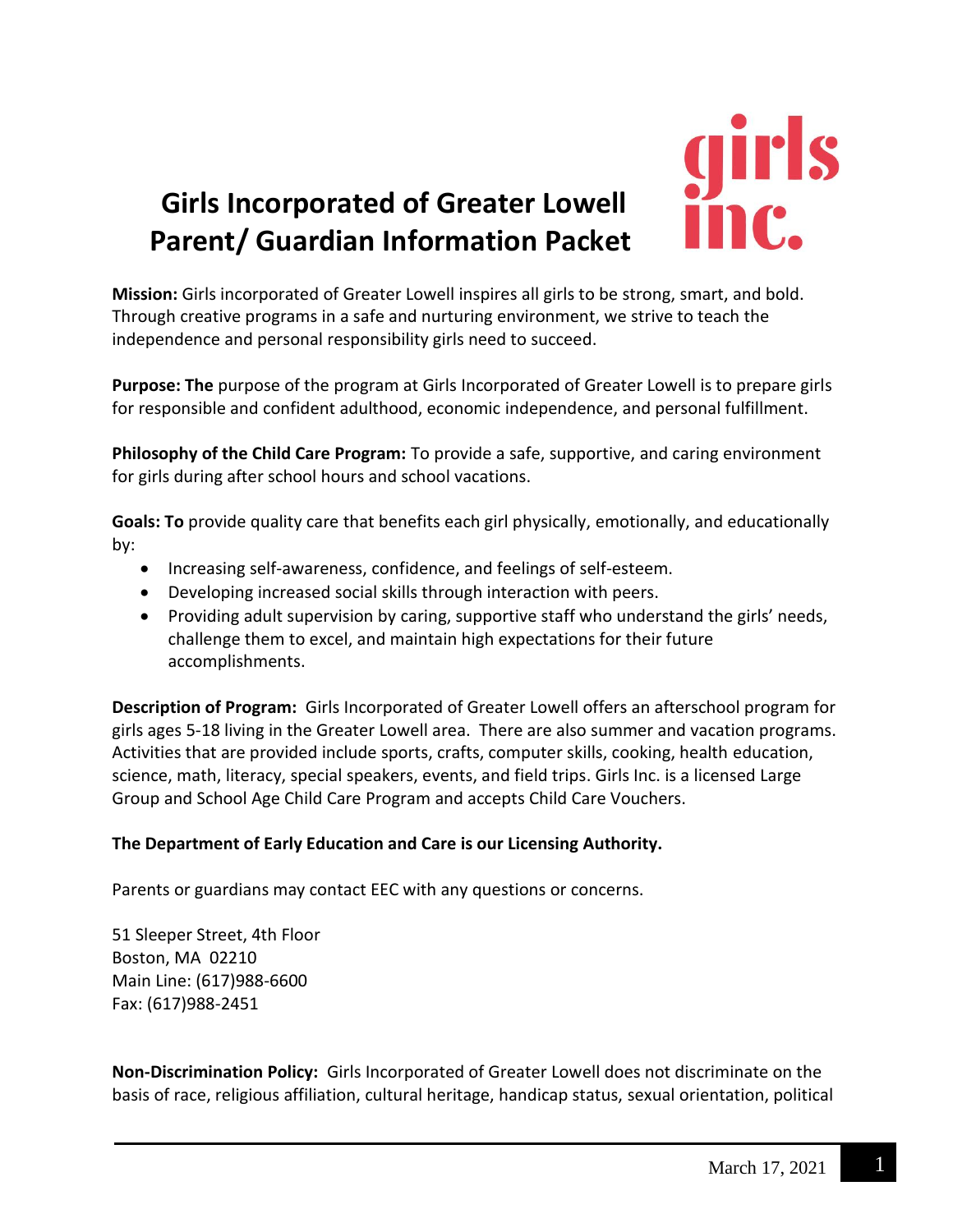beliefs, age, sex, marital status or national origin in hiring procedures and/or in providing services.

**Schedule: The** afterschool program is scheduled Monday through Friday from 2:00pm to 6:00pm during the school year. A full day schedule (7:30/ 8:30 am to 6:00pm) is offered during vacation weeks in December, February and April and summer program hours are 7:30/ 8:30 am to 5:30/ 6:00 pm.

Girls Incorporated facilities are typically closed on the following holidays (varies by year): New Year's Day Labor Day Martin Luther King Jr. Thanksgiving Day Presidents Day **Day after Thanksgiving** Memorial Day **Christmas Eve** Juneteenth Christmas Day Independence Day

The center is open on Lowell Public School half days and early release days. Girls Incorporated of Greater Lowell is closed when school in Lowell is cancelled due to dangerous weather conditions. Girls Inc. may also close programs for a day of staff training (staff development days will be announced at least two months in advance).

**Food: Girls** Incorporated provides an afternoon snack each day. We encourage healthy food options during program such as fruit, vegetables whole grain crackers, and dairy (i.e., cheese, yogurt). We ask parents and guardians to provide well-balanced meals when possible. Candy, soda, and fast-food are not permitted in program areas.

\*Note: Girls who attend the full vacation week programs must provide their own lunch. Please **DO NOT** send food that needs microwaved or warmed up. EEC guidelines do not allow for the warming up of food.

**Transportation: Girls** Incorporated offers transportation from school to our center, when permitted by a licensing agent. This service is included for licensed childcare as dictated by each family's childcare voucher. Transportation is offered to other members for a monthly fee. We are responsible for the children we pick up from the time they get into our vehicles until the time they sign out at the end of the day. We are not responsible for any members who take other transportation or walk to our program until the moment they walk into the building and sign in. Transportation is limited and awarded on a  $1<sup>st</sup>$  come,  $1<sup>st</sup>$  serve basis.

Transportation is provided by Girls Incorporated for small group field trips, and commercial bus rental is arranged by us for large group field trips. In the event of a vehicle breakdown or other emergency, the driver will phone the Girls Incorporated facility and alternate transportation will be sent.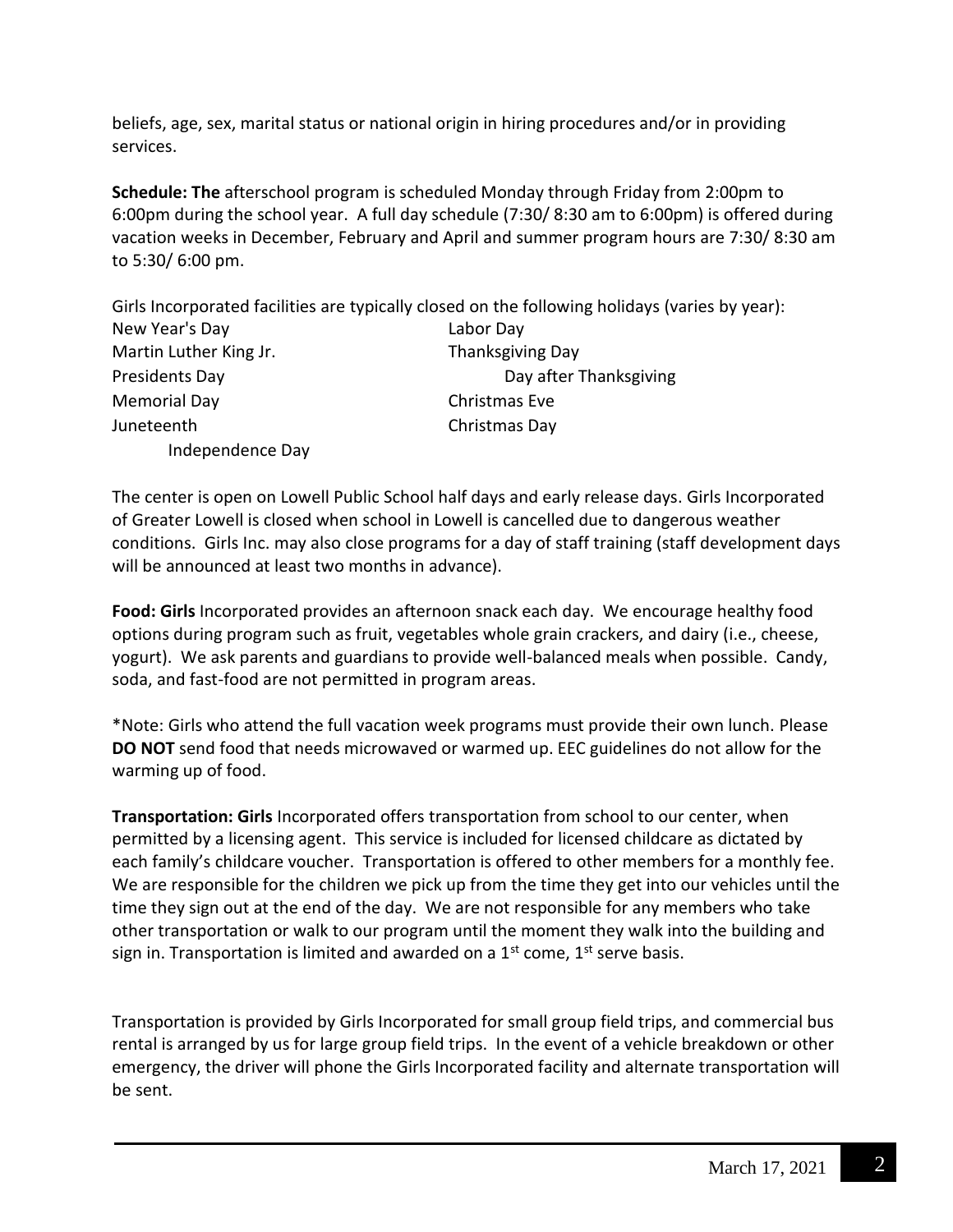For parents who would like their daughters to walk home at the end of the program day, it is required that they sign a permission slip for this purpose. For those walking home, our responsibility ends once they sign out.

During the school vacation program and the summer program, parents are responsible for morning drop-off and afternoon pickup. If parents are repeatedly late in picking up a child, Girls Inc. reserves the right to terminate service.

**Release Policy: Children** may be released only to the individuals listed in the "release to" section of the membership form. Please call us (or send a note with a phone number where you can be reached) in advance if anyone else will be picking up your child. (Also, please make sure that the person picking up your child can furnish us with adequate proof of identity (i.e., driver's license)).

**Attendance: Parents** of girls in licensed childcare and of girls using Girls Incorporated transportation must call our office at 978-458-6529 before 12:00pm if their child will not be attending that day. We ask that parents/guardians please notify Girls Incorporated if your child will be absent for the day or an extended period of time. If after three days of your child being absent, without notice to a Girls Inc staff member, the Business and Membership Manager will reach out via a call/email. If unable to reach and after two weeks of no attendance your child's membership will be terminated, this includes a notification to Child Care Circuit, if applicable to you.

**Emergency Health Care: First** Aid will be administered on site by a qualified person. If further treatment is necessary, parents will be notified, and transportation will be secured to an emergency care facility. A copy of our Health Care Policy is available upon request.

**Medication: If** a child is to take medication while in the program, the parent must complete the Health Information Form and an Individual Health Care Plan Form/ Medication Consent Form. The parent or guardian must complete these forms giving authorization and be signed and approved by a licensed Health Care Practitioner, prior to the first day of attendance. Medication must be an original prescription from the prescribing doctor and an original bottle from the pharmacy will need to be submitted to the Agency. This container must specify the recipient, dosage, and schedule. A record will be kept of all medication given.

### **Infectious Illness Exclusion Policy:**

Girls Incorporated follows the same illness exclusion guidelines as the Lowell public schools; if the child is ill such that she could not attend school, then she should not attend Girls Incorporated. Girls will be excluded from after school childcare for suspicion of a communicable disease until successful treatment has been started or a physician states that the child may return. Both the Department of Public Health and the parents will be notified of any contagious disease.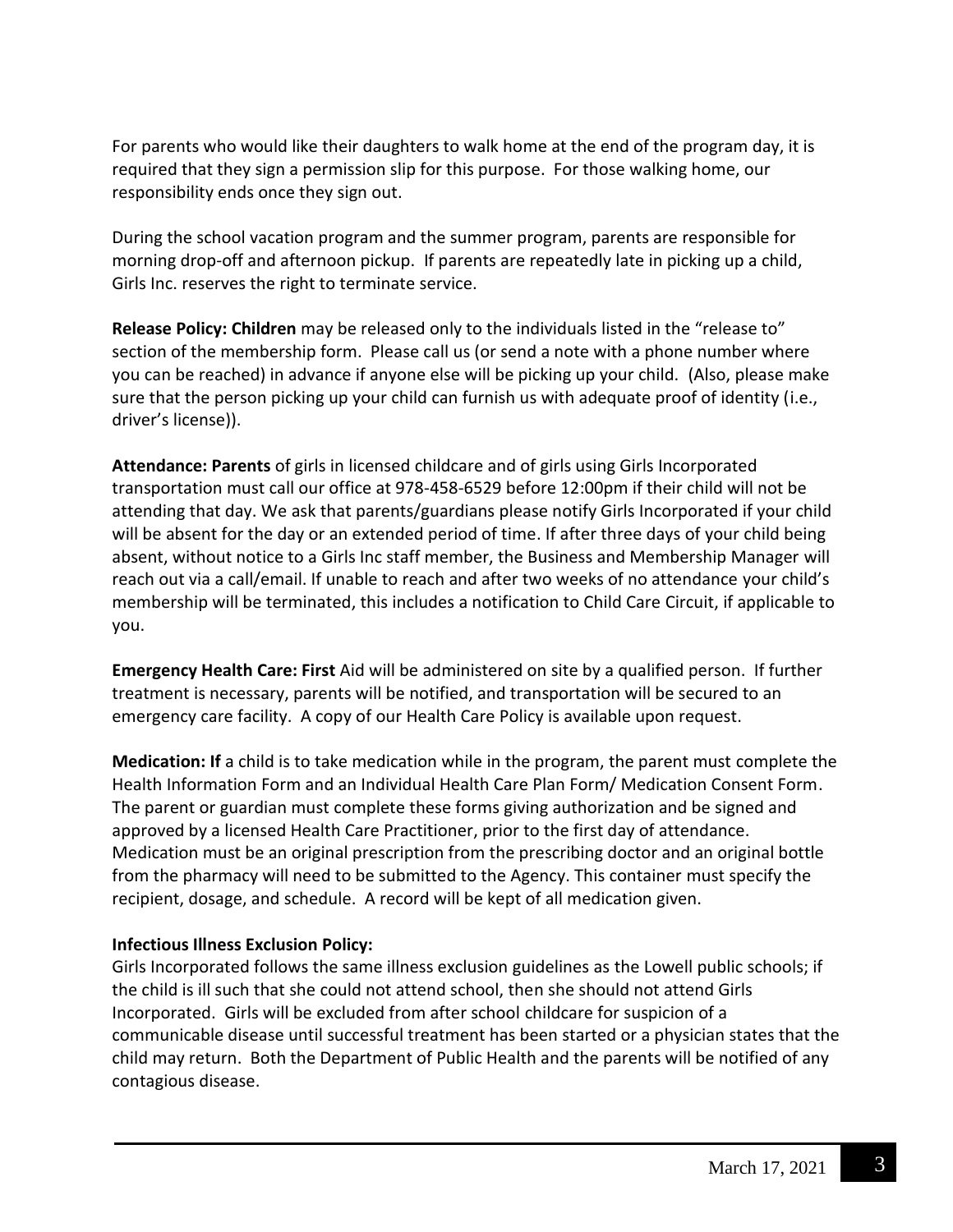Members who have contracted lice are required to be treated before returning to the program, as lice spreads quickly and creates a health concern. If a member is found with lice during program hours, a parent will be notified by phone call and asked to pick their child up from the program immediately to prevent the spread of lice.

## **Toileting Policy:**

Members enrolled in the Girls Inc. After School Program are required to toilet independently. Independent toileting is defined as wearing underwear with very few accidents. A child having daily accidents or wearing pull-ups would not be independently toileting unless there was a verified medical reason for the accidents.

Girls Inc. recognizes that even potty-trained children will occasionally have toileting accidents. By definition, "accidents" are unusual incidents and occur infrequently. In these instances, a coordinator will help children to change their clothes, encouraging independence as much as possible. Girls Inc. encourages all children ages 5-6 to bring a spare change of clothing in their backpacks daily, or to store an extra change of clothing, on-site.

An independently toileting child can do the following:

- 1. Communicate to adults that she needs to go to the restroom before they need to go.
- 2. Alert herself to stop what she is doing, to go and use the restroom.
- 3. Pull her clothes down and get them back up without assistance.
- 4. Wipe herself after using the toilet.
- 5. Get on/off the toilet, independently.
- 6. Wash and dry hands.
- 7. Postpone going if they must wait for someone who is in the restroom to finish.

Girls Inc. understands that each child arrives at this milestone differently. We will allow four weeks from the first day of enrollment for members to demonstrate accomplishment of independent toileting. However, Girls Inc. staff are not trained, and the program is not licensed for assisted toileting, and if the situation becomes unmanageable within the program environment, we will discuss the issue with the parents and reserve the right to suspend attendance of the child at such time.

### **Administrative Organization of the Program:**

| <b>Ashley Filipp, Executive Director</b> | Responsible for overall operation of the program<br>and supervision of all full-time employees.                              |
|------------------------------------------|------------------------------------------------------------------------------------------------------------------------------|
| <b>Meredith Munoz, Program Director</b>  | Responsible for operations/scheduling of programs<br>and supervision of program staff.                                       |
| <b>TBD, Program Manager</b>              | Responsible for daily activities, supervision of<br>program staff, and working directly with children<br>and their families. |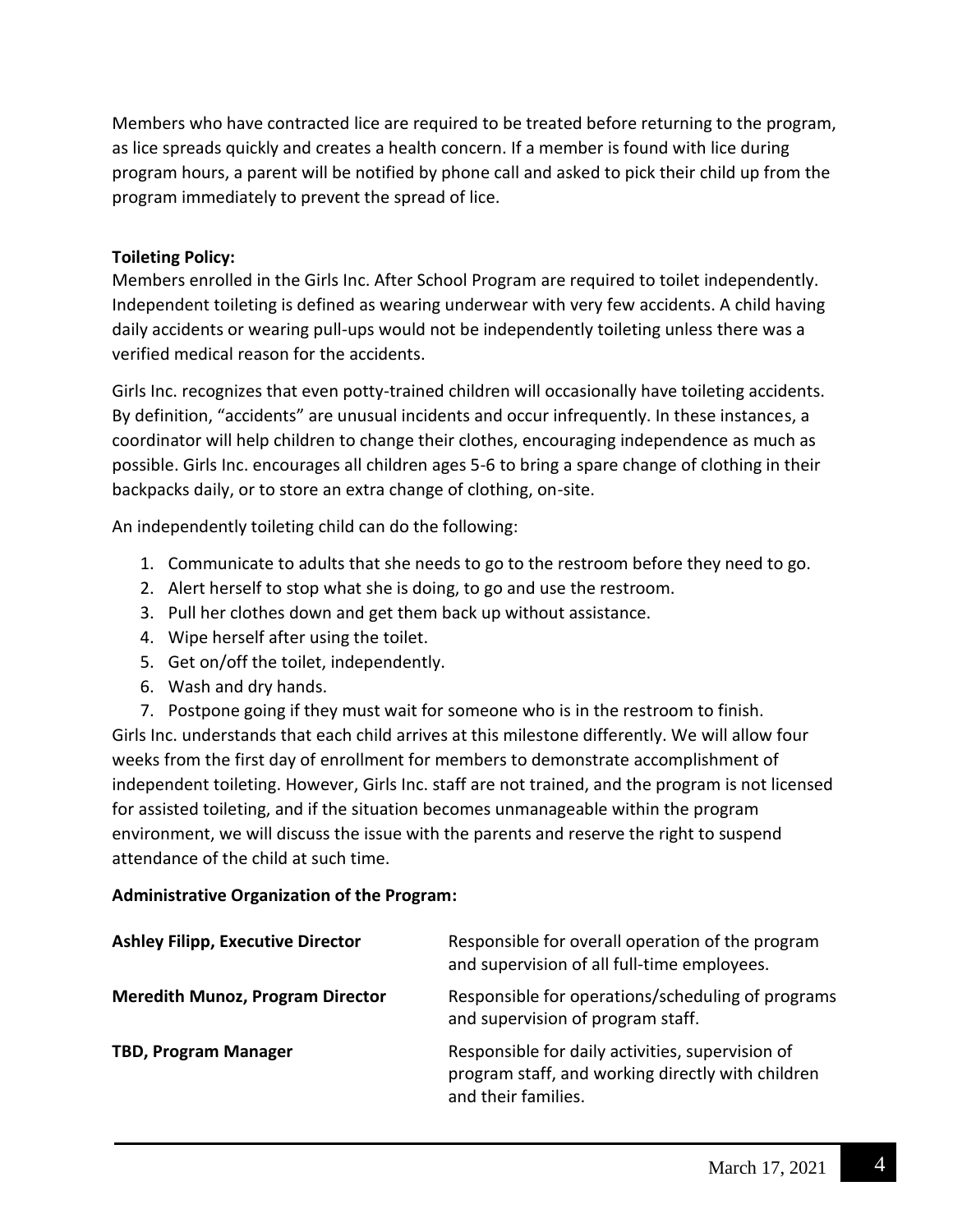| Kiara Veras, Business/Membership Director   | Responsible for business/financial aspects<br>of daily operations, maintenance of facility,<br>attendance records.                                                    |
|---------------------------------------------|-----------------------------------------------------------------------------------------------------------------------------------------------------------------------|
| <b>Cathleen Gable, Development Director</b> | Responsible for researching and writing grants,<br>communicating with donors to increase giving to<br>the annual fund, and helping to organize<br>fundraising events. |
| <b>Program Specialists</b>                  | Responsible for planning and implementing.<br>daily activities with the children.                                                                                     |

**Staffing: For** classes age 5 to 14, Girls Inc. will maintain a leader-to-girl ratio of no more than 1:13.

**Parental Involvement, Site Visits and Grievances: We** believe that parental involvement is vital to the success of any childcare program. Therefore, our staff will be available for parent conferences to discuss ideas, suggestions, problems, and/or the child's progress.

If a parent has a specific concern or complaint about the program or staff, she/he must speak to the Program Director or Program Coordinator. Parents are also invited to visit and observe the program at any time. If you wish to meet with a staff member, please call our office to arrange for a mutually convenient time. The Program Coordinators/ Supervisors will respond to all parent and member concerns. The first step in our grievance process is to bring the grievance to the party with whom there is a disagreement.

### The escalation of grievances is as follows:

**Step 1. The member/ parent or guardian meets with the staff with whom they have the concern within five program days of the incident.** This conversation should be an *informal* attempt on the part of the member to resolve the issue in an efficient manner. Following the conversation, both parties should document the facts and possible outcome for their own onsite records. If the member or their parent/ guardian is not satisfied that the concern has been resolved, she may move to Step 2.

**Step 2. The member/ parent or guardian meets with the staff's supervisor to present the grievance within five program days of the meeting with the employee to resolve the issue.** Following this additional informal conversation, all parties should document the facts and possible outcome for their own onsite records. If the issue is not resolved at this step, the supervisor provides information about the *formal* grievance procedure to the member or their parent/ guardian, which begins with Step 3.

**Step 3. The member/ parent or guardian submits the formal grievance to the Executive Director in writing within five program days from the meeting with the supervisor.** If the member feels that the conversation with the staff and the supervisor did not satisfy the issue in question, she should initiate the formal grievance procedure.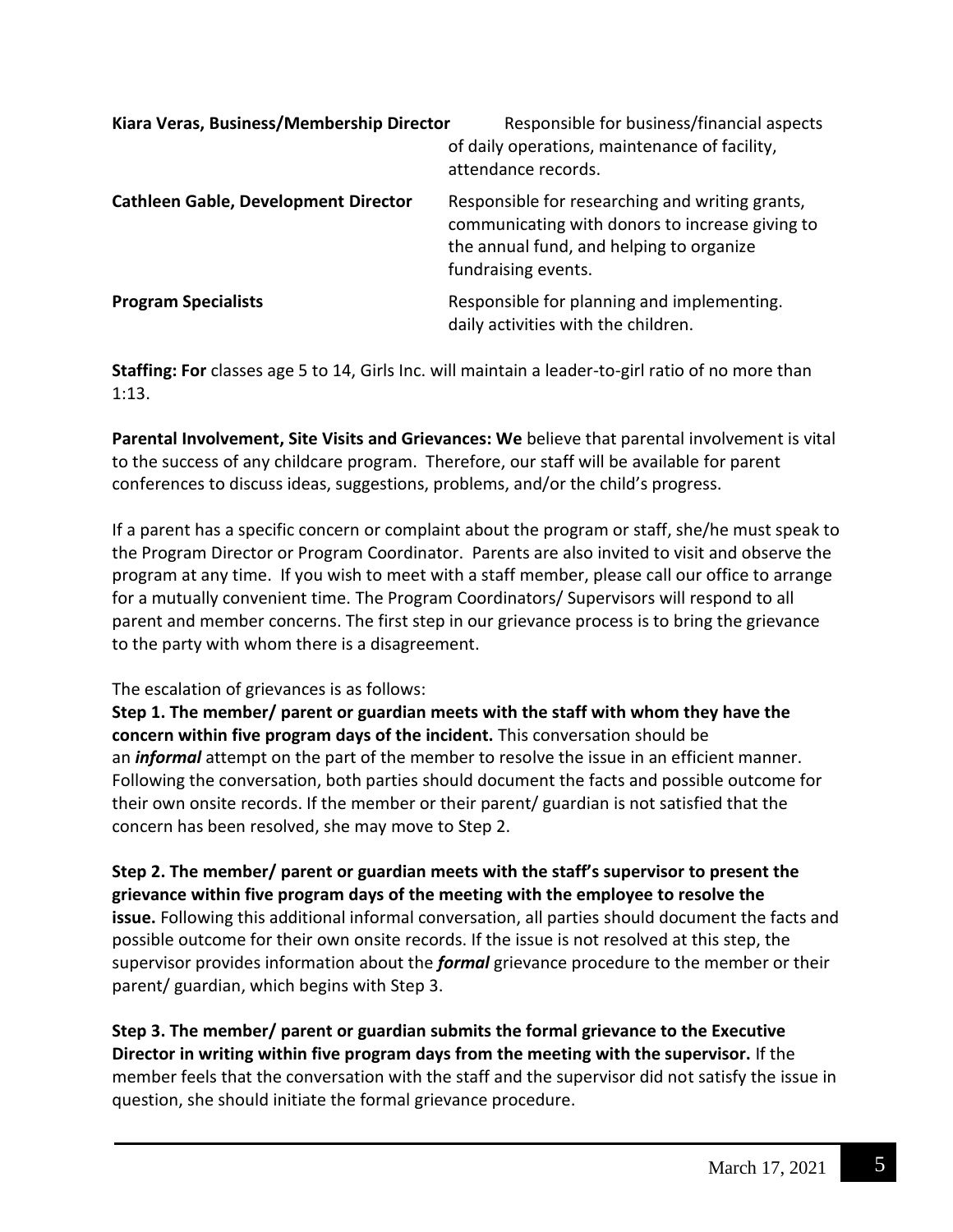If a member/ parent or guardian is not comfortable following the 3-Step process above, they can at any given time, bring the grievance directly to the Executive Director.

**Records:** Children's records are kept confidential. Parents may have access to and copies of their child's record upon request.

## **Referral Procedure:**

If, after observation and communication among the staff, any child shows signs of a need to be referred to an agency offering social or mental health services, or educational or medical assistance, the staff will set up an appointment with the child's parent(s) to discuss the problem and make a referral. Staff will keep a written record of incidents/concerns for the child's file, for use in making appropriate referrals, and will provide the parent(s) with a copy of these records. The results of the staff-parent meeting will be recorded. Parents and staff will also have access to a referral list of community resources maintained by Girls Inc. (available upon request). Below are details regarding the types of behavior (Part A) and specific processes for making referrals (Part B).

## **Part A: Types of Behavior**

- A pattern\* of aggression/violence towards self, staff, and/or peers
- Disclosure of self-harming impulses or suicidal ideation
- A pattern of non-compliance that results in safety concerns.
- Behaviors typical of sensory processing difficulty
- Behaviors typical of PDD Spectrum Disorders
- Observation of physical limitations
- Observation of academic limitations

*\* A pattern is determined after three similar incidents occur within a 30-day time span.*

# **Part B: Referral Details**

*For a pattern of aggression/violence:* Incidents will be documented following the Girls Inc. Disciplinary Policy. A parent or guardian will be notified in person and in writing of the initial incident and each subsequent incident, as well as any disciplinary measures. If three incidents occur in the given time frame a Girls Inc. Administrator will offer to make a referral, that includes documentation of each incident and a written letter of non-clinical observations. The referral can be made to the child's primary care doctor, the child's school, or a professional of the parent/guardian's choice.

*For disclosure of self-harming impulses or suicidal ideation:* The disclosure will be documented with the EEC's customary Incident Report. A parent or guardian will be notified in person and in writing of the initial incident and each subsequent incident. After each notification, the parent will be given the option to receive a referral that includes a copy of the original incident report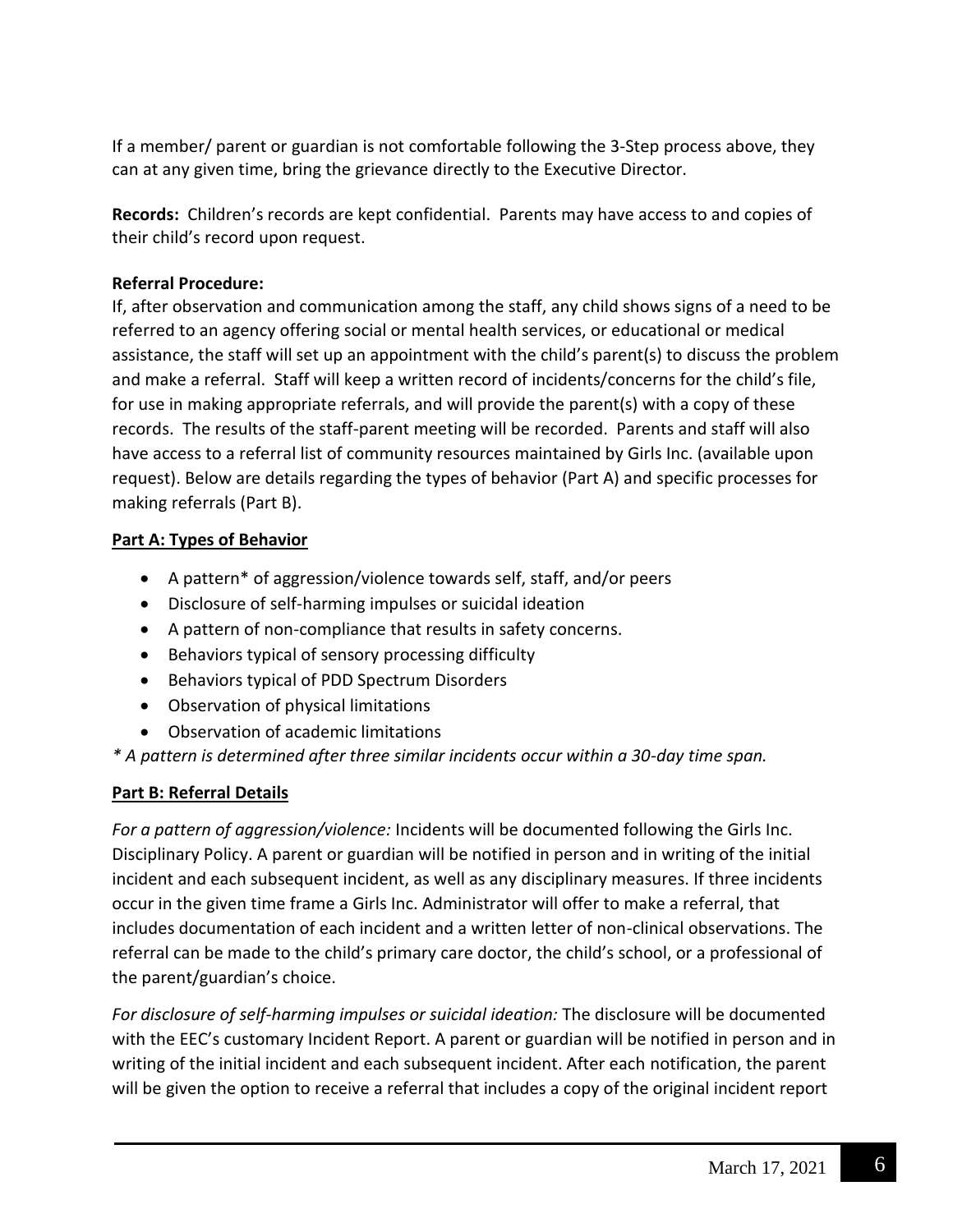and a written letter of non-clinical observations. The referral can be made to the child's primary care doctor, a mental health professional, the child's school, or a professional of the parent/guardian's choice. Girls Incorporated reserves the right to notify the Department of Children and Family Services of self-harming and suicidal ideation.

*A pattern of non-compliance that results in safety concerns:* Girls Inc. defines non-compliance as the inability to follow simple directives (i.e., the direction to sit in a chair), without cause or reason. When members cannot meet simple safety guidelines it jeopardizes the safety everyone. As such, if non-compliance becomes an observable pattern a supervisor will notify a parent/guardian verbally and in writing. The initial notification will include copies of any disciplinary notices or incident reports that document the pattern, and a daily log of noncompliance will be kept and reviewed weekly with the parent. After thirty days, if common behavioral intervention techniques and accommodations have proven ineffective a supervisor will offer to make a referral including all documentation kept and a written letter of non-clinical observations. The referral can be made to the child's primary care doctor, a mental health professional, the child's school, or a professional of the parent/guardian's choice.

*Behaviors typical of sensory processing difficulty:* Behaviors that could indicate a sensory processing difficulty can include: the need touch others, even when it is inappropriate, uncoordinated movements, uncontrolled fidgeting, extreme distraction, a tendency to accidently harm peers when playing, avoidance of large groups, overreaction to noise, and "thrill-seeking". If a pattern of these types of behaviors are observed a parent/guardian will be notified verbally and in writing. At the time of the notification any documentation, including disciplinary notices and incident reports that detail the behavior will be provided. A supervisor will offer to make a referral to the child's primary care doctor, a mental health professional, the child's school, or a professional of the parent/guardian's choice. The referral will include all documentation of the behavior and a written letter of non-clinical observations.

*Behavior typical of PDD Spectrum Disorders:* Behaviors that could indicate PDD Spectrum Disorders are developmental delays, difficulty understanding common social cues, deficits in verbal communication, atypical socialization, and difficulty with transitions. If a pattern of these types of behaviors are observed a parent/guardian will be notified verbally and in writing. At the time of the notification any documentation, including disciplinary notices and incident reports that detail the behavior will be provided. A supervisor will offer to make a referral to the child's primary care doctor, a mental health professional, the child's school, or a professional of the parent/guardian's choice. The referral will include all documentation of the behavior and a written letter of non-clinical observations.

*Observation of physical limitations:* Physical limitation are defined as the inability to perform age-appropriate physical tasks (i.e., running, throwing, kicking, etc.) If a noticeable deficit in physical performance is observed over a period of time a daily log will be kept to identify and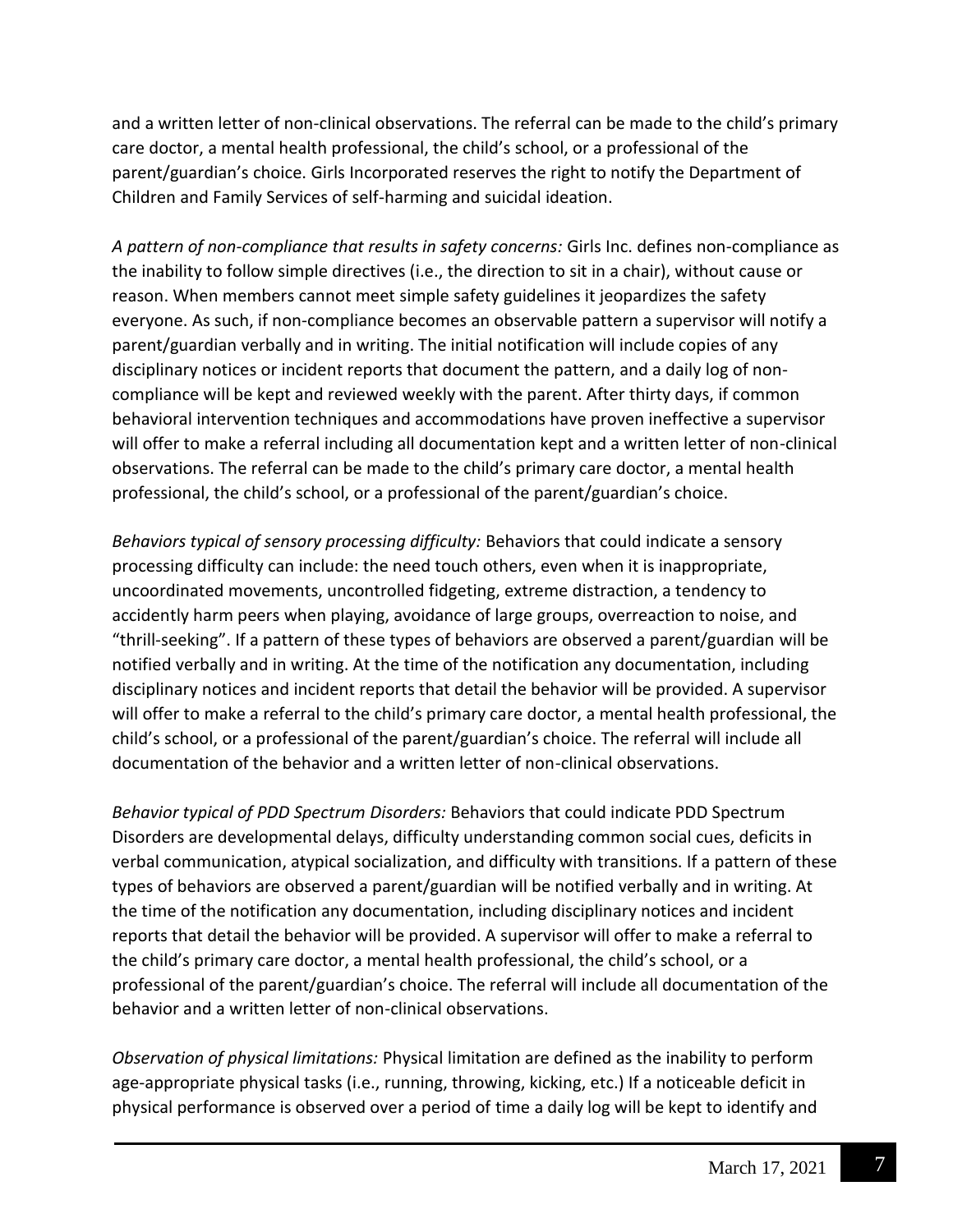record the limitations. A parent/guardian will be informed of the observations verbally and in writing and the log will be available for their review. At the time of the initial notification, an administrator will offer to make a referral that includes a written letter of non-clinical observations, as well as any documentation kept regarding the limitation. The referral can be made to the child's primary care doctor, the child's school, or a professional of the parent/guardian's choice.

*Observation of academic limitations:* Academic limitations are defined as the inability to meet age-appropriate expectations regarding intellectual performance (i.e., the inability to identify letters/numbers, inability to comprehend verbal/written information, inability to count, etc.). If a noticeable deficit in academic performance is observed over a period of time a parent/guardian will be informed of the observations verbally and in writing. At the time of the initial notification, an administrator will offer to make a referral that includes a written letter of non-clinical observations, as well as any documentation kept regarding the limitation. The referral can be made to the child's primary care doctor, the child's school, or a professional of the parent/guardian's choice.

*\*Girls Inc. will provide a list of relevant community resources to parents/guardians, upon request, to assist with the referral process.* 

### **Registration Procedures:**

FOR VDC (VOUCHER) CLIENTS: After being referred to Girls Inc. By ChildCare Circuit, or any other voucher designated agency, the parent/guardian must complete the enrollment packet. Once completed it can be submitted to the Business Office for review. After review, the Director of Finance will contact the parent/guardian to confirm payment arrangements and a start date. An orientation visit and tour are available upon request.

FOR PRIVATE PAY CLIENTS: The parent/guardian must complete the enrollment packet. Once completed it can be submitted to the Business Office for review. After review, the Director of Finance will contact the parent/guardian to confirm payment arrangements and a start date. An orientation visit and tour are available upon request.

Girls Inc. has a limited number of spots available to maintain our licensed ratio. New members (voucher and private pay) will be added to the waitlist, if necessary. When space becomes available, the parent/guardian will be notified.

### **Fee, Attendance, & Payment Protocols**

Girls Inc. Of Greater Lowell is a small, private non-profit organization. Its budget funding is derived from fees for service and private donations. Childcare fees need to be paid as agreed so Girls Inc. maintains an operating budget for its school-age childcare center. Parents are responsible for weekly fees regardless of their child's attendance for that week. Under the circumstance of Girls Inc. Of Greater Lowell being closed, childcare fees will not be charged for the duration of closure.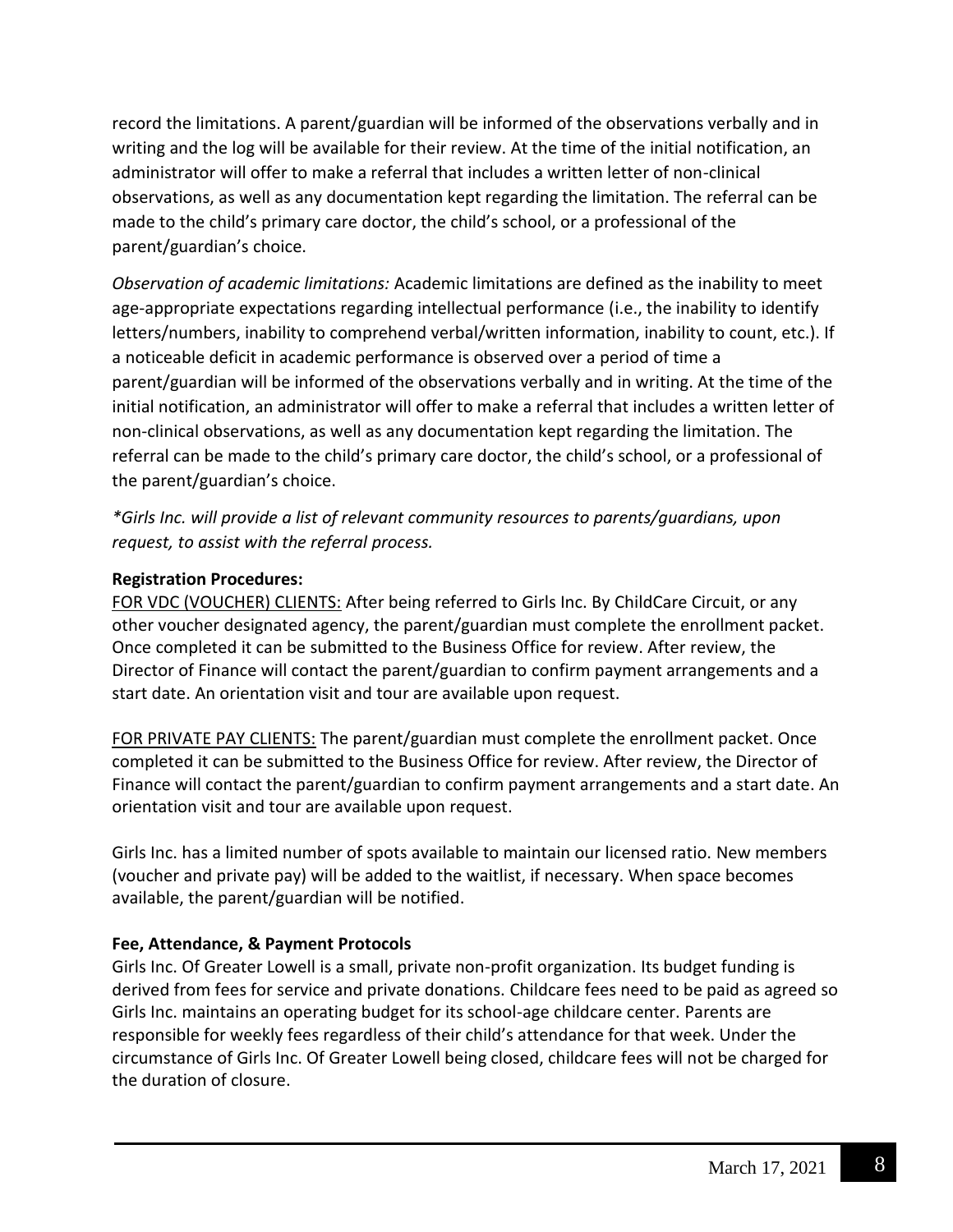## Private Pay Client Fees

Invoices will be distributed weekly on Fridays, either by email or in-person at the door, depending on the billing preference selected in the enrollment paperwork. Payments are due by the following Wednesday. Payments can be made on-site, in the business office, by cash, credit cards, or check. Payments can also be made online at [www.girlsinclowell.org,](http://www.girlsinclowell.org/) under the 'Program Payments' tab. At the time of enrollment one-week's payment is due, as a down payment.

Unpaid fees will be subject to a \$5.00 late fee for each day the fees are late. After 10 days your child's membership will be suspended until all outstanding balances are paid. After 30 days of suspension and non-payment your child's membership will be terminated and her spot will be awarded to a child from the waiting list. Any outstanding balances are subject to be sold to collections, after 90-days, at the discretion of the Executive Director. Any member with outstanding balances will not be granted enrolment in a different program. For example, a member who has outstanding After-School Program fees will not be granted enrollment in the Summer Program until the outstanding fees are paid.

## VDC (Voucher) Client Fees

Daily fees are determined by ChildCare Circuit and cannot be negotiated with Girls Inc., additionally, Girls Inc. cannot grant discounts on these fees. Invoices will be distributed weekly on Fridays, either by email or in-person at the door, depending on the billing preference selected in the enrollment paperwork. Payments are due by the following Wednesday. Payments can be made on-site, in the business office, by cash, credit cards, or check. Payments can also be made online at [www.girlsinclowell.org](http://www.girlsinclowell.org/), under the 'Program Payments' tab. At the time of enrollment one-week's payment is due, as a down payment.

If an account is outstanding for more than two-weeks, Girls Inc. is legally obligated to notify ChildCare Circuit and will do so. This could impact a family's voucher status. After 30-days of non-payment Girls Inc. will notify ChildCare Circuit that membership has been suspended for non-payment. After 60-days of non-payment Girls Inc. will request to terminate the membership and the spot will be filled.

### **Late Payments**

Girls Inc. Understands that emergencies arise. Families who are unable to make full payment should contact the Director of Finance, immediately, to discuss an acceptable payment arrangement. We cannot provide childcare services for families that fail to pay tuition fees, however, we prefer to work with families to reach a manageable repayment plan, instead of terminating membership. Please stop by our business office if you are experiencing hardship and would like to make alternative arrangements. Financial hardship will be evaluated on a case-by-case basis and repayment plans will be arranged at the discretion of the Executive Director.

### **Late Pick Up Charges**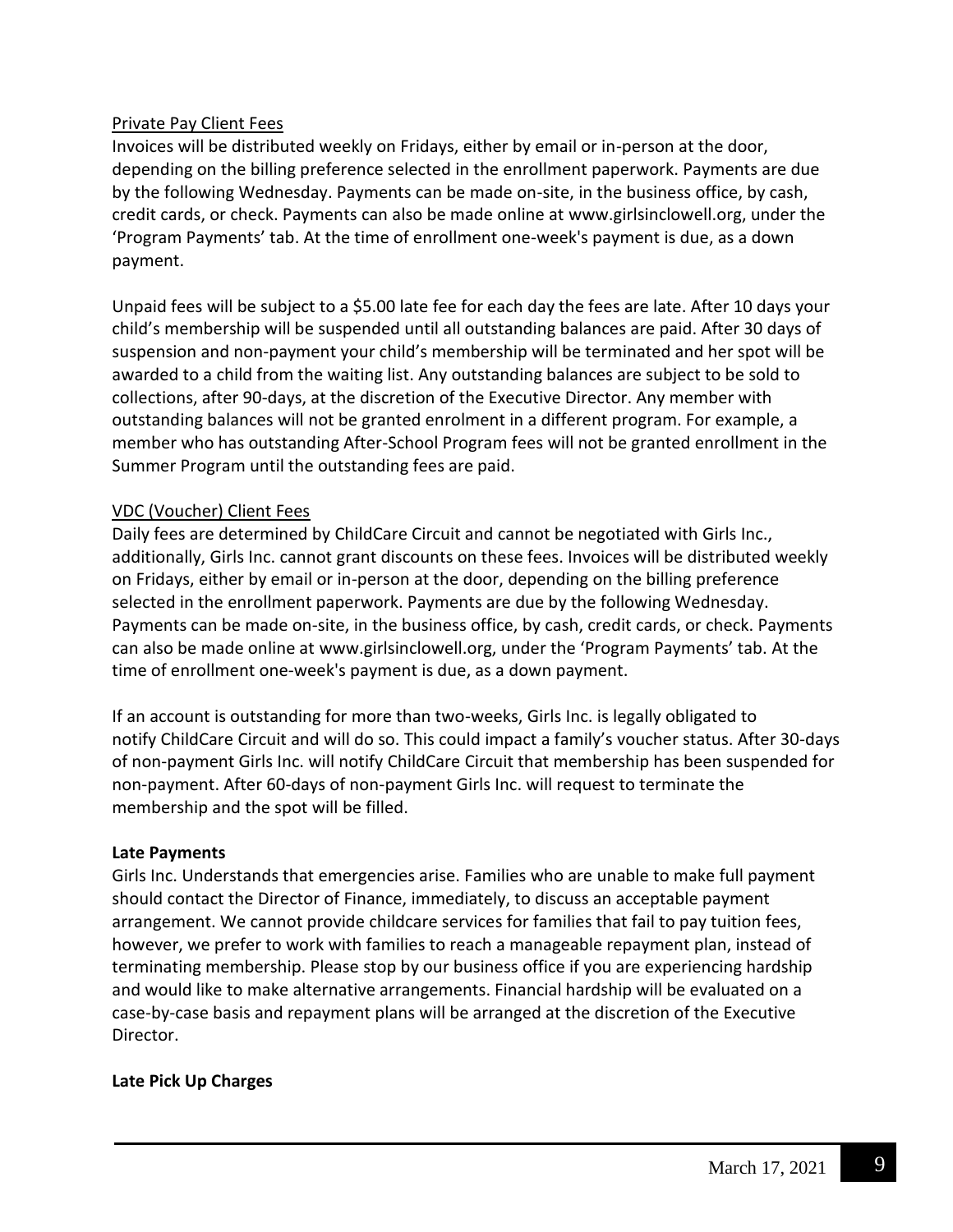All parents must make arrangements for their child(ren) to be picked up by 6:00 pm, as we do not provide any transportation home. The following late fee policy has been established to ensure parents comply with this pickup time.

- A \$5.00 charge for the first 15-minute delay or part thereof.
- A \$10.00 charge for the second 15-minute delay or part thereof.

A staff member will remain with the child until a family member or other authorized pick-up person arrives. A staff member will call the parents listed phone number at 6:10 if a child is still in the building. In the event that the parent doesn't pick up or arrive by 6:20, a staff member will begin to call the emergency contacts. After 6:30, the Executive Director will be notified of the late pick-up. Further action could include notifying the Lowell Police of a child abandonment.

A pattern of late pick-ups could result in the termination of membership for private pay clients. For VDC (voucher) clients a pattern of late pick-up will be reported to ChildCare Circuit and could affect the voucher status.

We strongly recommend that if you are running late due to traffic or an emergency you call Girls Inc. and notify the office that you are running late.

**Prevention of Abuse and/or Neglect**: All staff members shall report suspected incidents of abuse and/or neglect to the Site Coordinator. The Site Coordinator will report to the Department of Children and Families and file 51A and notify the Early Education and Care office. Girls Incorporated of Greater Lowell will cooperate in all investigations of abuse and/or neglect.

**Phone Use Policy:** As stated in the After-School Program's rules and regulations, girls may only make phone calls for emergency reasons (as in the case of illness). All phone calls must be made with a staff member's permission.

Girls Inc.'s Phone Use Policy is intended to keep members safe while in the building. Staff cannot monitor each individual member's cell phone usage, and as such, cannot guarantee that members are using their phones safely and appropriately. Without this guarantee, children could be engaging with unsafe strangers through social media platforms and/or participating or being victims of cyber bullying. The safety of members is the priority for Girls Inc., and we ask for parental support in this matter, as we cannot be held responsible for the behavior of members online. If you must contact your daughter during program hours, we recommend calling the Girls Inc. Office to limit the need for personal phones during program hours.

### **Internet Use Policy:**

### Availability of Internet Access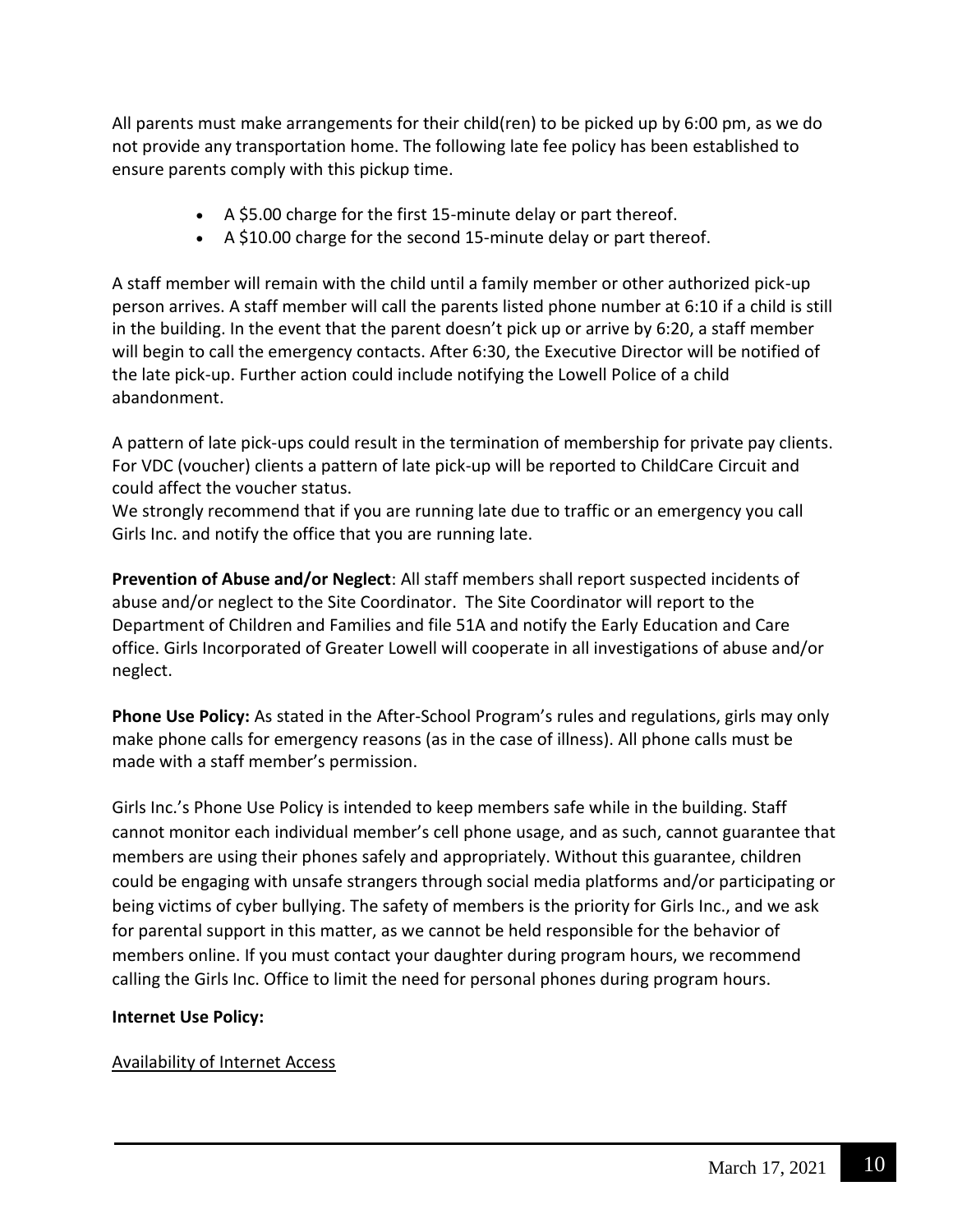Girls Inc. has a limited number of computers available, which are mainly reserved for homework use and specific computer programming. If a member requires the use of a computer, the request must be made to the Program Coordinator by a parent/guardian. Many members use online learning software (like iReady). Because there are so few computers onsite, we cannot accommodate the use of computers for regular daily homework, except in extenuating circumstances (i.e., a member does not have internet access at home, a teacher has requested that a child receive additional support, etc.). The determination regarding computer usage for academic purposes will be made on a case-by-case basis by the Program Coordinator. Additionally, members will only have computer access when staff are available to supervise their internet activity.

### Disclaimer Notice

During computer access times, Girls Inc. staff and/or volunteers are on hand to help with girls' questions and generally oversee computer use. However, the girls operate the individual workstations themselves, and ultimately Girls Inc. has no control over the availability of websites, which sites will post, or the content of information – text or images – that is retrieved from the Internet. This information could contain content that Girls Inc., the child, or parent may consider objectionable or inappropriate for the child to be viewing.

Girls and their parents should be aware that the Internet may contain inaccurate and incomplete information, and that the Internet may contain information that may not be suitable for children, such as controversial or sexually explicit material that some may find offensive or inappropriate.

Members are responsible and accountable for following all rules and policies when using Girls Inc. computers. It should also be noted that Girls Inc. staff or designated volunteer instructors may review files and communications to ensure that members are using the network and equipment properly. Members and parents should not expect that information stored or displayed on Girls Inc. machines will be private.

Girls Inc. will not provide e-mail accounts or access to members unless as part of a specific exchange program with another agency. Members who have personal e-mail accounts from another source may access those accounts from Girls Inc. computers only with prior parent/guardian permission.

### Internet Safety Instruction

Girls Inc. will offer introductory instruction for all members on appropriate use of the Internet and related safety practices. The instruction will cover Girls Inc.'s policies as well as offer examples of useful and age-appropriate online resources for the girls to consider accessing.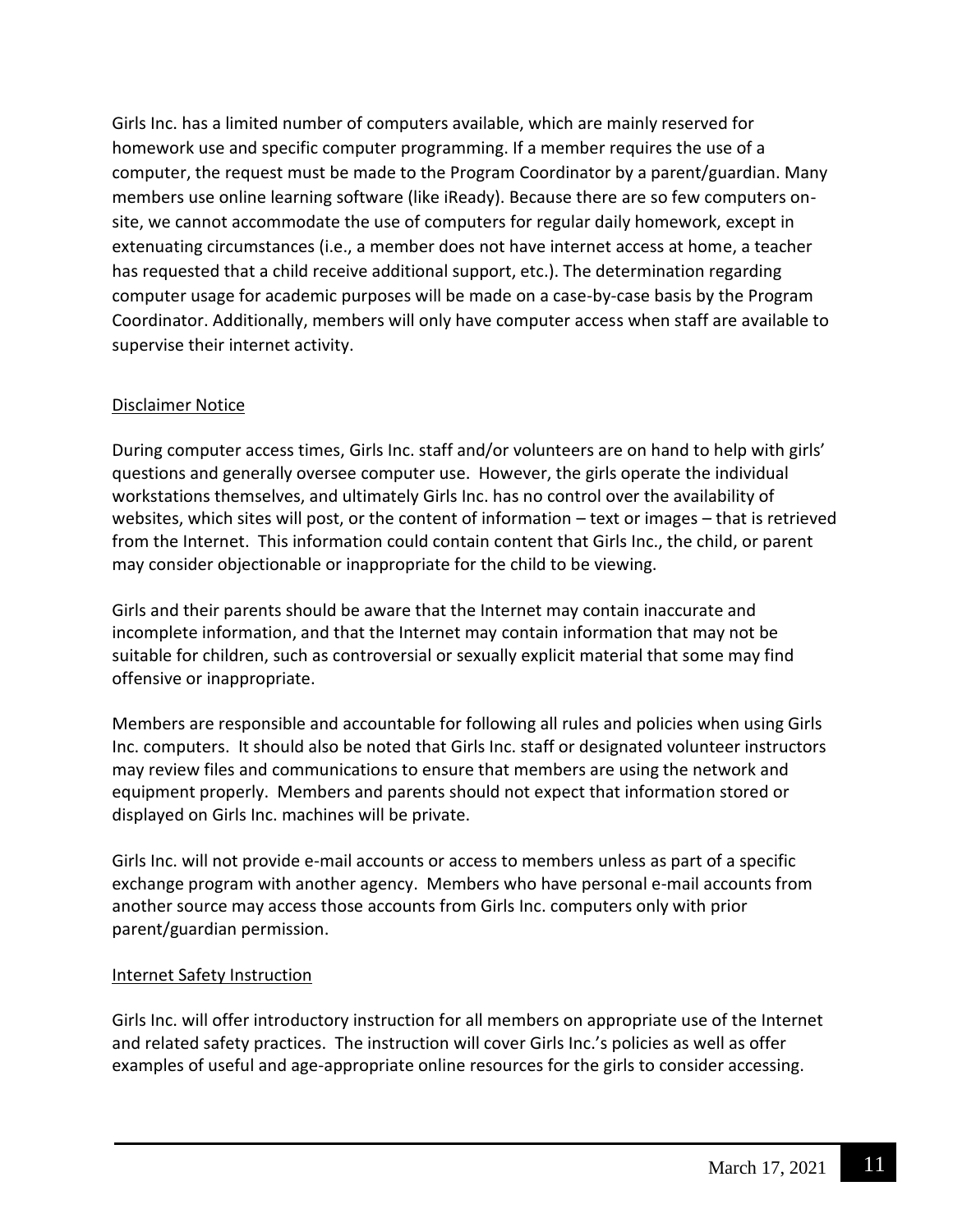Parents are strongly encouraged to stay in touch with their child's online activities --discuss what is being seen or done online and, when possible, explore the web together.

#### Internet Use Rules and Regulations

- 1. The following uses of Girls Inc. computers and Internet access are prohibited:
	- a. Accessing or transmitting any material which is deemed unlawful, obscene, sexually explicit, or otherwise inappropriate for children.
	- b. Using the Internet in any other illegal manner (harassing others, hacking, releasing viruses, etc.)
	- c. Altering or damaging Girls Inc. software, hardware, or data
	- d. Unauthorized software installation
	- e. Accessing (or attempting to access) unauthorized files, passwords, etc.
	- f. Copyright infringement
	- g. Providing Internet access to an unauthorized user
	- h. Unauthorized downloading or copying of information or software.
	- i. Using the Internet in ways not authorized by parent/guardian.
	- j. Not complying with instructions given by Girls Inc. staff/volunteers

#### Violations of Policy

Any violation of Girls Inc.'s rules and policies regarding Internet use, as well as other program rules, and applicable government laws shall be reviewed individually by case. Any violations of these rules and policies may result in the loss of Internet and other computer privileges.

#### **After School Program Overview**

The After-School Program is open Monday through Friday from 2:00pm-6:00pm when school is in session. Girls Inc. follows the Lowell Public Schools (LPS) yearly calendar, with the program opening early on LPS scheduled half days and closing on state/ city weather related emergency days.

Each day after sign-in, members choose a hands-on educational activity. Participants have the opportunity to choose activities in areas such as science, cooking, art, health, sports, photography, theater, and homework help. We also offer specialty classes at no extra cost, as well as guest speakers, field trips and civic engagement service projects. Girls Inc. runs one-hour long programs or classes each day from 2:30-5:30. In between activities, staff make announcements on upcoming events and new classes.

After members select their age-appropriate class or program, girls are escorted by their group leader/educator to their activity rooms. Hall passes are utilized when members are using the facilities or need to communicate with a supervisor.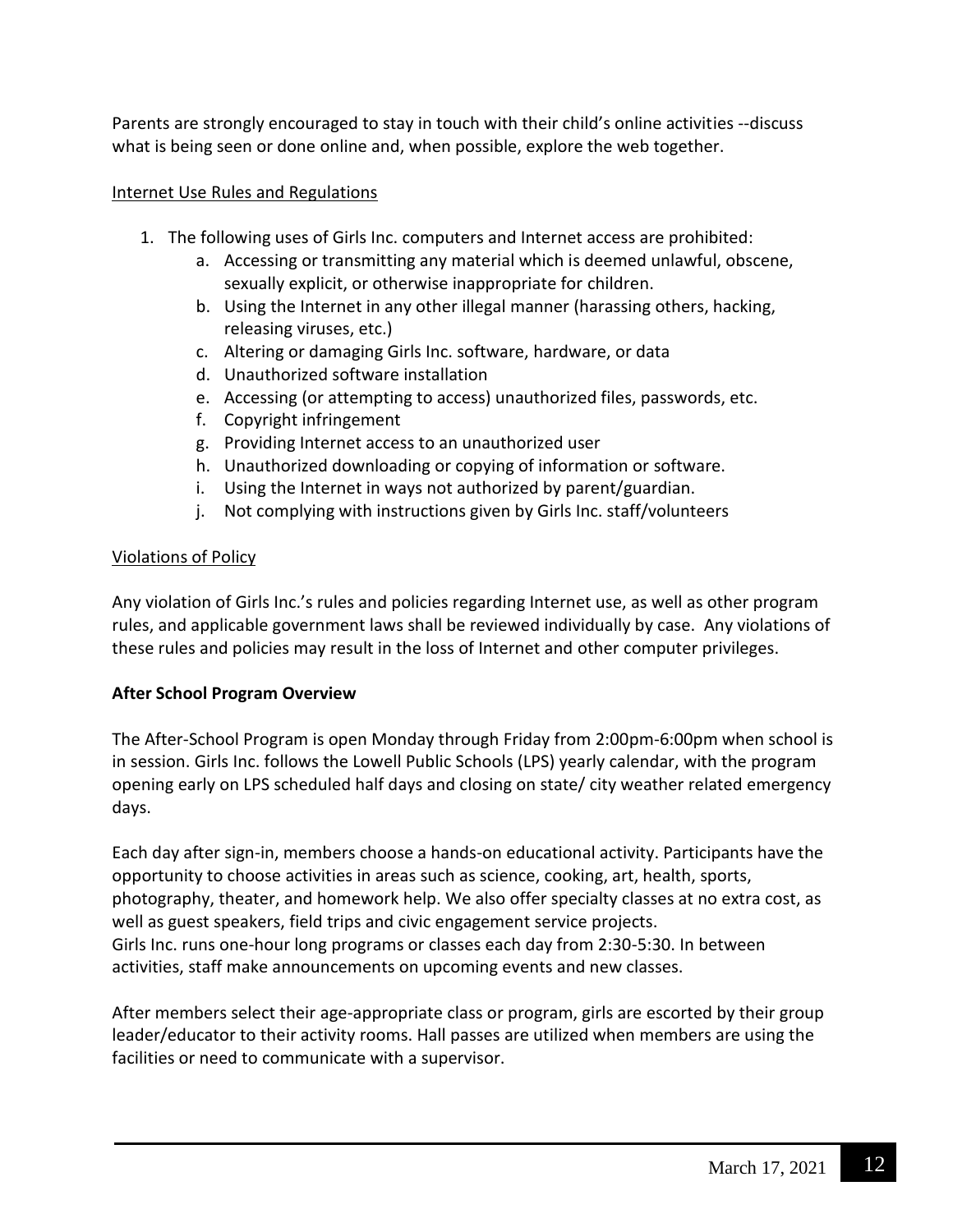In emergency behavioral or injury situations, an educator can call an administrator or send a mature member from the activity with the incident to recruit an on-site supervisor to manage the situation one-on-one. The child with unsafe behavior or injury will be escorted to a supervisor's office to be attended to by supervisors. Members also have the privilege of "taking space" in a supervisor's office with permission from their educator if the member feels they need to self-discipline and remove themselves from others or want to discuss a matter with a supervisor.

## **School Vacation Program Overview**

Girls Incorporated offers a full day program when school is not in session. The program is open from 7:30 (early drop-off for additional charge)/8:30am to 5:30pm. For program cost please refer/request a current Program Fee Schedule. Activities include local field trips, computer time, arts and crafts, cooking, swimming, games, and gym activities.

## **Summer Vacation Program Overview:**

- **Summer Hours** are 8:30-5:30. Early drop off is available at 7:30, costs \$5 daily, and payment needs to be made a week in advance. Your daughter must be picked up by 5:30. Any time after that will result in a late fee. Please be sure to give Girls Inc. a courtesy call if you are running late.
- **Program Specialists** are all trained and certified in child development, conflict resolution, program planning and implementation, group management, and CPR and First Aid.
- **Weekly Schedule:** Program Specialists plan hands-on and intentional programs that fit with the theme of the week. Along with these programs the girls will have group time activities and mini field trips to local businesses, organizations and museums that are within walking distance of our facility. We will provide weekly schedules for the summer that will be printed and placed in the lobby the Friday prior to the new week. The schedules include the week's theme, full day fieldtrips, mini fieldtrips, and reminders on what the girls need to bring. Girls should bring a bathing suit, extra pair of underwear, towel, sun block, and water bottle daily.
- **Pool:** Dates and times for pool will be made available closer to the summer program. There are always certified lifeguards watching the girls at all times as well as supervision by our summer program specialists who are all trained in both CPR and first aid. Pool time may be cancelled due to weather conditions for the girls' safety. In order to ensure the girls' wellbeing at the pool, we require the girls to stay in the shallow end at all times unless they have passed a swim test administered by a certified lifeguard.
- **Lunch** will be provided most days of the summer by the Lowell Healthy Summer Program. The schedule is created by them and specific dates will be available closer to summer. Their lunch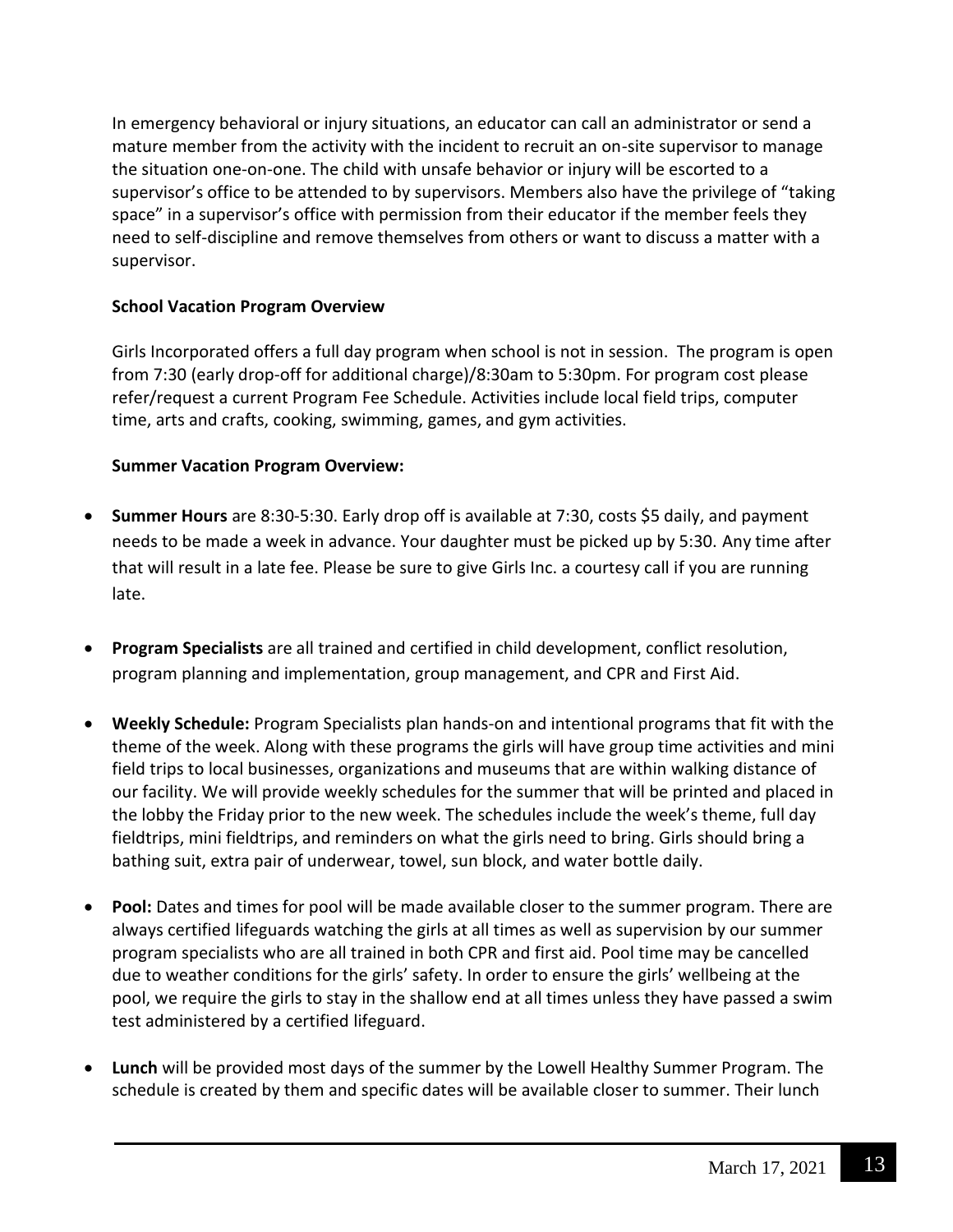menu will be posted on the bulletin board in the hallway. If your daughter has a food allergy or does not like the menu provided, please pack a bagged lunch. *We cannot prepare any microwave meals.*

- **Field Trips: Once** a week the girls are out of the building on full day fieldtrips. A full list of the field trips and their dates will be available and posted in the lobby. On field trip days the bus will leave promptly at the beginning of program hours and return at the end of the day. There will be days the bus will leave earlier. Please check the weekly schedule in the lobby for these details. If your daughter is unable to be dropped off at this time or needs to be picked up early, please find alternative childcare that day. Please provide your daughter with a bagged lunch on field trip days, a water bottle, bug spray, and sun block. The girls should wear their sneakers and their Girls Inc. shirts. You can purchase a t-shirt through a Girls Inc. staff member or during store hours for only \$12. Due to weather conditions, outdoor field trips may be cancelled. Staff will make alternative plans for activities at Girls Incorporated.
- Flip flops are not allowed during summer programming. Girls are required to wear close-toed shoes. Flip flops pose a serious safety issue, so we appreciate your cooperation enforcing this rule with your daughter(s).
- **Health:** If your daughter has any health issues that require her to have medication at any time (including inhalers and over the counter medications), please provide us with a doctor's note and medication with a pharmacy label.

**Member Responsibilities:**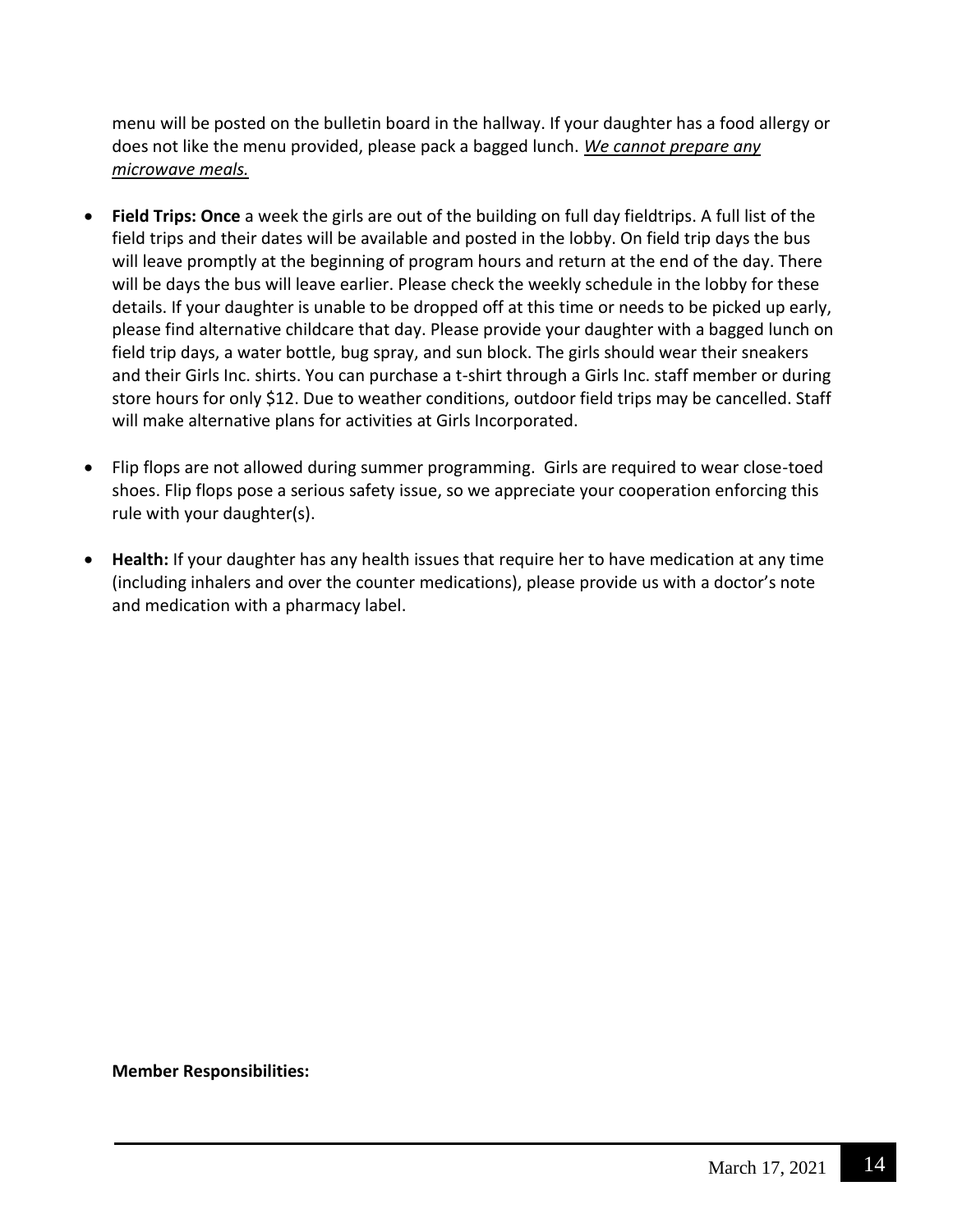- All girls must sign in at the desk near the front door when they arrive. Girls may only sign in for themselves, not for other members. Parents or designated adults must sign girls out at pickup.
- When the girls arrive, they should hang their coats on hangers and their bags on hooks. Belongings can also be put in plastic baskets (as requested). All belongings should be labeled in permanent marker with your daughter's name (first and last). This will help in identifying lost/misplaced items. Girls are responsible for their own belongings. The Lost & Found is cleaned out periodically. Any unlabeled belongings will be given to a local charity or thrown out. Girls Inc. does not take responsibility for missing or damaged items.
- Girls are expected to help clean up the center as needed. Tasks include cleaning the snack area, washing the snack dishes, picking up stray papers, etc. Please encourage your daughters to take pride in the appearance of our center and to pick up after themselves. If they are in the process of playing a game or doing a project, they are expected to pick up and put away what they are using before they leave.
- Girls are not allowed to make phone calls unless they obtain special permission from Girls Inc. staff or a note from their parent. Girls may not call for non-emergency reasons, such as forgetting a bathing suit or not knowing who will pick them up.
- Every girl must go to a class or "choice" during activity time. Girls must remain in the supervised activity area until escorted back to the game room with their group.
- Music: we encourage the girls to share and listen to a variety of music and musical styles, and we want them to be able to enjoy music that they like while in our program. However, we cannot allow music with lyrics that are inappropriate for a childcare setting. Unfortunately, this means we must restrict listening to radio stations that play explicit lyrics during our program hours. We also ask that you please check any music that your daughter might want to bring in and make sure it is appropriate for children. Thank you for your help.
- Members are expected to be RESPECTFUL of the staff, the property, and other members of Girls Incorporated. In addition, there are certain rules that the girls need to follow on a daily basis. The following are not allowed:
	- Fighting/Hitting **Swearing/Rude Language** Taking off Shoes **Running** Gum Chewing **Carrying Other Children** Eating/Drinking on Carpeted Areas Brushing Hair/Sharing Brushes Sitting on Tables or Counters **Applying Nail Polish** Leaving Program Areas Without Permission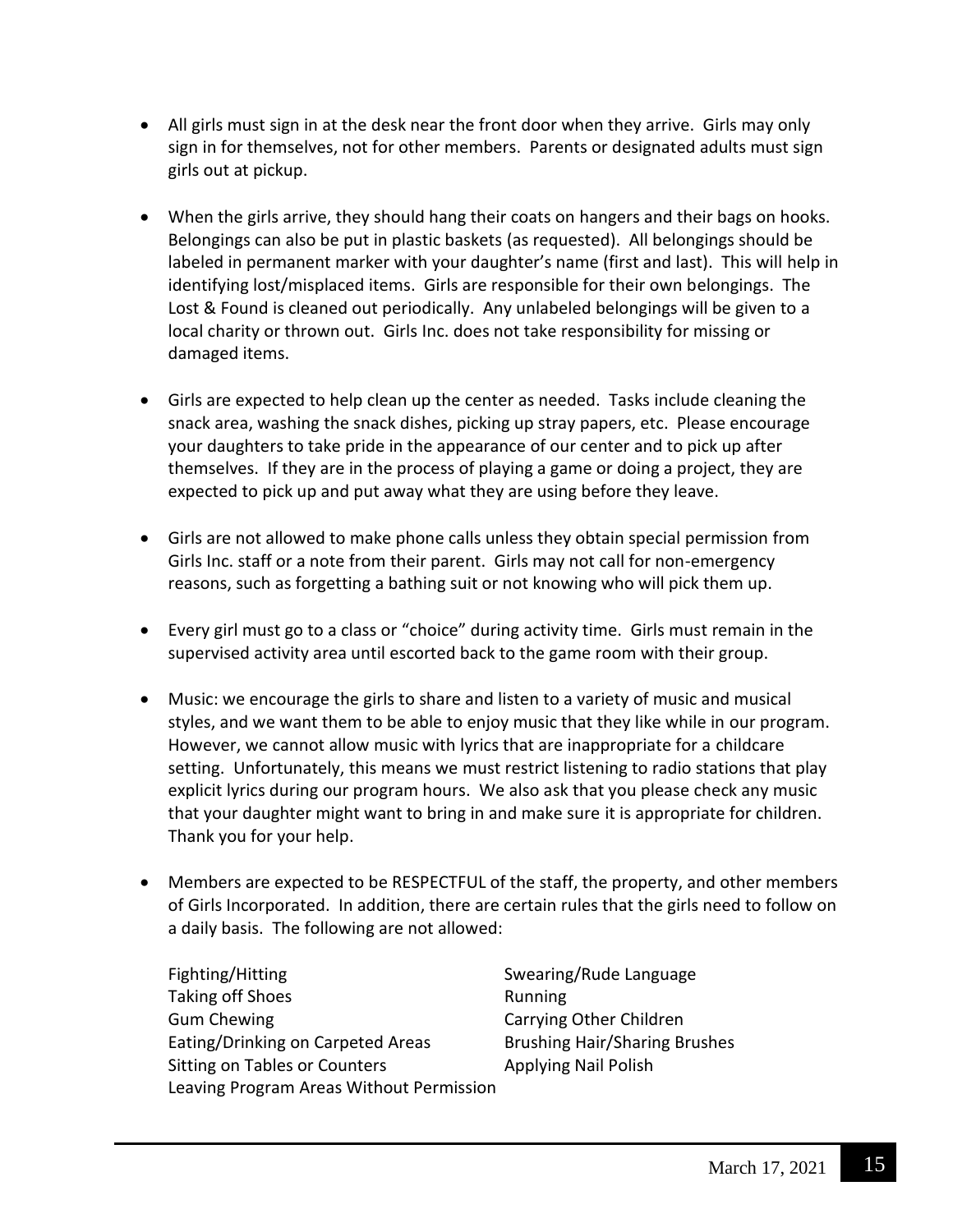If members do not follow these rules or if they behave in ways which a staff member feels are unsafe, troublesome, or disrespectful, disciplinary action will result. The most common consequence is for the girl(s) involved to complete a "Think-It-Through" activity sheet. They may be asked to write down solutions to the problem or how they could behave differently next time. If these approaches do not work, or if the behavior is threatening to other people and the program, a "warning slip" may be written to inform the parent of the problem. Warning slips must be signed by the parent and returned the next day.

Repeated issues involving disrespect or misbehavior may result in one or more of the following:

- Losing privilege of participating in special classes and field trips
- A conference with the parent/guardian to discuss a plan for improvement
- Taking time off from attending the After-School Program

Extreme behavior cases involving violence, stealing, or destruction of property may result in an immediate suspension or permanent removal from the program.

#### **Parent Responsibilities:**

- Please encourage your child to participate in activities, to try new things, and to make new friends. Review the rules with her and help us reinforce the importance of respecting herself, others, and property.
- Stay "in touch" with what your child is doing during her time at Girls Inc. If you have any questions or concerns, please do not hesitate to talk to a staff member. You can speak with us when you pick up your child, or you can call any time during business hours.
- Parents are expected to check their daughters' heads periodically for signs of head lice. The Lowell public schools also conduct periodic checks for all students. Girls Incorporated or your child's school nurse can provide you with information about lice prevention and treatment. Unfortunately, we do not have a nurse on staff to conduct head checks. If we do notice a problem or if the child complains of an itchy head, however, we will check and call the parent to pick up the child if treatment is needed.
- As a safety precaution, we do NOT allow children to wait at the door and leave when they see their parent/guardian arrive. Therefore, it is necessary for the adult to come into the building. In addition, we require all release people to sign the sign-out sheet before they leave the building.